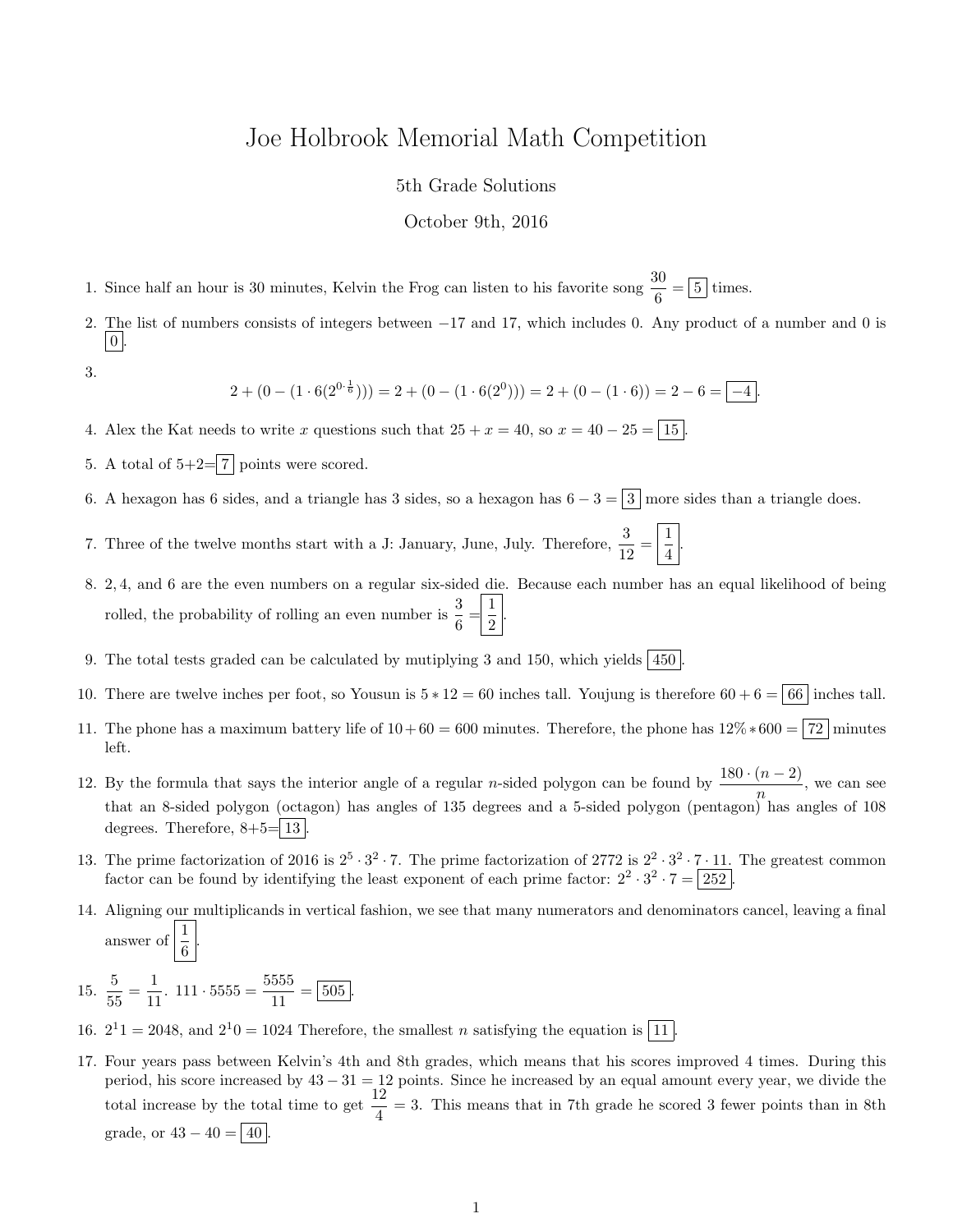- 18. Let's call our number n. We then perform many operations: first we obtain  $n + 2016$ , then  $4 \cdot (n + 2016)$ , then  $4 \cdot (n+2016) - 12$ , then  $\frac{4 \cdot (n+2016) - 12}{4} = n+2016 - 3 = n+2013$ , then  $(n+2013) - n = 2013$ .
- 19. Each of the fractions here are equal to  $\frac{1}{2}$ .  $\frac{1}{2}$  $\frac{1}{2} \cdot \frac{1}{2}$  $\frac{1}{2} \cdot \frac{1}{2}$  $\frac{1}{2} \cdot \frac{1}{2}$  $\frac{1}{2} = \frac{1}{16}$  $\frac{1}{16}$
- 20. Since doubling any number gives us an even number, we have to work backwards. On Friday, Kelvin had  $\frac{48}{2} = 24$ lilypads. On Thursday, he had  $\frac{24}{2} = 12$  lilypads. On Wednesday, he had  $\frac{12}{2} = 6$  lilypads. On Tuesday, he had 6  $\frac{6}{2}$  = 3 lilypads, making our day Tuesday.
- 21. The sum of integers from 1 through n can be found by the formula  $\frac{n(n + 1)}{2}$ . Plugging in  $n = 63$  results in 2016. For more information on this fascinating topic, look up "triangle numbers" – you'll encounter them often in the future!
- 22. Two out of every three cakes were thrown out, which means that one in every three cakes was kept. This is  $\frac{1}{3}$  of 132, which is  $|44|$ .
- 23. Let a slice of plain pizza cost x dollars and a slice of pepperoni pizza cost  $x + 0.5$  dollars. David and June ordered  $3+2=5$  slices of plain pizza and  $2+4=6$  slices of pepperoni pizza, so  $5x+6(x+0.5)=11x+3=25$ . Since  $x=2$ from the previous equation, a slice of plain pizza costs \$2 and a slice of pepperoni pizza costs \$2.50. David ordered 3 slices of plain pizza and 2 slices of pepperoni pizza, so he paid  $3 \cdot 2 + 2 \cdot 2 \cdot 5 = 6 + 5 = |11|$  dollars.
- 24. There are 60 seconds in a minute, so his song is  $3 \cdot 60 + 45 = 225$  seconds long. There are 60 minutes in an hour, so there are  $60 \cdot 60 = 3600$  seconds in an hour. Thus the final fraction is  $\frac{225}{3600} = \frac{1}{16}$ 16 .
- 25. There are 3 different choices for buying milk, 2 different choices for buying eggs, and 4 different choices for buying butter, so the total number of ways to buy one of each is equal to  $3 * 2 * 4 = |24|$ .
- 26. Using the formula for average, we have  $\frac{34 + 35 + 39}{3} \frac{23 14 17}{3}$  $\frac{14-17}{3} = \frac{34+35+39-23-14-17}{3}$  $\frac{25}{3}$   $\frac{11}{3}$  = 18.
- 27. Using Vieta's formula, the sum is  $\frac{-(-2)}{1} = \boxed{2}$ .
- 28. 54 flips =  $18 \cdot 5 = 90$  flops. 90 flops =  $10 \cdot 14 = |140|$  flaps.
- 29. There is a probability of  $\frac{1}{3}$  of pulling out the letter B first; then a probability of  $\frac{1}{2}$  of pulling out C; the letter A then has a  $\frac{1}{1}$  chance of being selected. Multiplying the fractions together gives a total probability of  $\left|\frac{1}{6}\right|$ .
- 30. Arthur ran 40 meters in the first 5 seconds. He only has to run for  $\frac{100-40}{3} = \frac{60}{3}$  $\frac{30}{3}$  = 20 more seconds. Sunny ran for 32 meters in the first 8 seconds. That means that in  $25 - 8 = 17$  seconds, he must run 68 meters, which is an average speed of  $\frac{68}{17} = \boxed{4}$  m/s.
- 31. The number of permutations disregarding the repeated alphabat is  $5! = 120$ . However, the letter M is repeated twice, thus the number should be divided by 2!, yielding  $|60|$  as the answer.
- 32. Note that  $2^4$  has a units digit of 6. Since  $2^{2016} = (2^4)^{504} = 6^{504}$ , and every power of 6 ends in 6, we know  $2^{2016}$  has a units digit of 6. Also note that  $3^4 = 81$  has a units digit of 1. Since  $3^{2016} = (3^4)^{504} = 81^{504}$ , we know  $3^{2016}$  has a units digit of 1. Our answer is therefore  $1 + 6 = 7$ .
- 33. Recall that  $2015 = 5 \cdot 13 \cdot 31$ ,  $2016 = 2^5 \cdot 3^2 \cdot 7$ , and  $2017$  is prime. The number of factors of a positive integer n with prime factorization  $p_1^{e_1} p_2^{e_2} \cdots p_k^{e_k}$  is  $(e_1 + 1)(e_2 + 1) \cdots (e_k + 1)$ . Thus,  $A = 2 \cdot 2 \cdot 2 = 8$ ,  $B = 6 \cdot 3 \cdot 2 = 36$ , and  $C = 2$ , with average value  $\frac{A+B+C}{3} = \frac{46}{3}$  $\frac{15}{3}$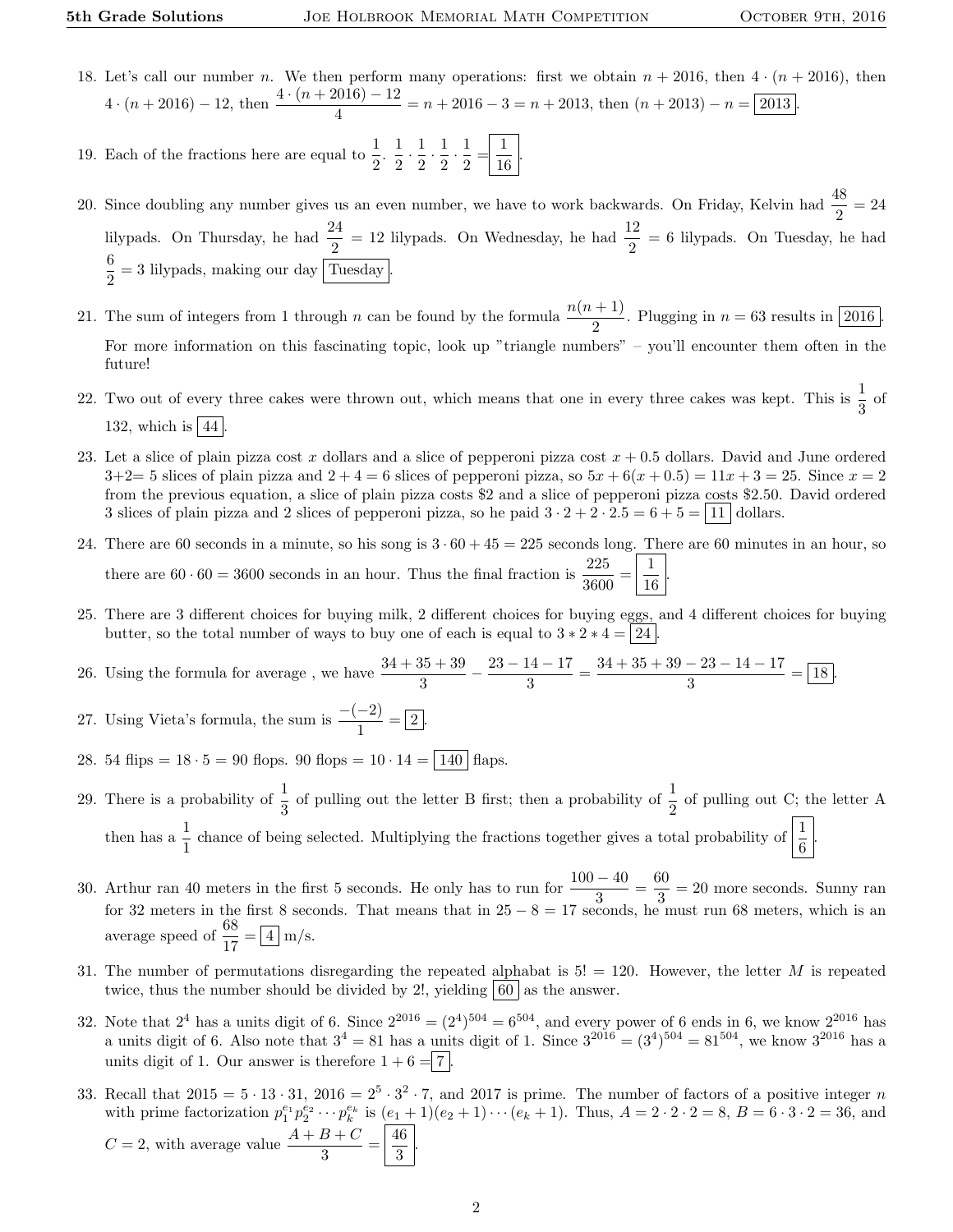- 34. The resulting figure is a semicircle with radius  $\sqrt{2}$ , and two half-squares with side length 1, which yields an area of  $\pi + 1$ .
- 35. The ratio of the areas is  $\frac{360}{40} = 9$ , hence the ratio of the sides will be  $\sqrt{9} = 3$ . The length h of the larger hypotenuse will satisfy  $\frac{h}{15} = 3$ , and we find  $h = \boxed{45}$ .
- 36. Since  $\frac{x}{x+2} < \frac{61}{64}$  $\frac{64}{64}$ , multiplying both sides of the inequality by  $64(x + 2)$  yields  $64x < 61(x + 2)$ , which can be simplified to  $3x < 122$ , then the largest integer value for x would be 40
- 37. Consider Hannah and Julia as if they were joint together into one block "person", so now there are 6 people. There are 6! = 12 ways to arrange them in a line. Now we "unravel" the block: either Hannah is to the left of Julia, or Julia is to the left of Hannah. Thus we double the number for a total of  $2 \cdot 6! = |1440|$  different ways to arrange them.
- 38. We write  $3.\overline{703} = 3.703703703...$  as  $10 \cdot 0.\overline{370} = 10 \cdot 0.370370370...,$  so our fractional expression will be equivalent to  $10 \cdot \frac{370}{000}$  $\frac{370}{999}$ . Since 999 = 27 · 37, we have  $\frac{10 \cdot 370}{999} = \frac{10 \cdot 10 \cdot 37}{27 \cdot 37}$  $\frac{10 \cdot 37}{27 \cdot 37} = \frac{100}{27}$  $\frac{100}{27}$ .
- 39. We can subtract equation 1 from equation 2 to get that  $(3a^2 + 5b^2 + 7c^2 + 9d^2 + 11e^2 + 13f^2) (a^2 + 3b^2 + 7c^2 + 9d^2 + 11e^2 + 13f^2)$  $5c^2 + 7d^2 + 9e^2 + 11f^2 = 2(a^2 + b^2 + c^2 + d^2 + e^2 + f^2) = 40 - 20 = 20$ . Then adding that with equation 2,  $(3a^2+5b^2+7c^2+9d^2+11e^2+13f^2)+2(a^2+b^2+c^2+d^2+e^2+f^2)=5a^2+7b^2+9c^2+11d^2+13e^2+15f^2=40+20=\boxed{60}$ .
- 40. We can see that the quadrilateral XABY is a trapezoid, and since XY is tangent to circles A and B, ∠XYB and  $\angle YXA$  are both right. Since the sum of the angles in a trapezoid is 360 degrees,  $\angle XAB + \angle YBA = 180$ . We can see that  $\triangle XAC$  and  $\triangle YBC$  are isosceles, as two of their sides are radii. If we let  $\angle XAC = \angle XAB = \alpha$ , then  $\angle YBC = \angle YBA = 180 - \alpha$ . Next,  $\angle ACX = \frac{180 - \alpha}{\alpha}$  $\frac{1-\alpha}{2}$ , and  $\angle BCY = \frac{180 - (180 - \alpha)}{2}$  $\frac{180-\alpha)}{2} = \frac{\alpha}{2}$  $\frac{\alpha}{2}$ . Since ∠*XCY* =  $180 - (\angle ACX + \angle BCY)$ ,  $\angle XCY = 180 - 90 = \boxed{90}$  degrees.
- 41. There are 2 cases in which both balls are the same color: Either both are green, or both are blue. P(both are green)  $=\frac{10}{10}$  $\frac{10}{16} * \frac{8}{N+}$

 $N+8$ P(both are blue) =  $\frac{6}{16} * \frac{N}{N+1}$  $N+8$ 

- The sum of these probabilities must be  $0.575 = \frac{23}{40}$  $\frac{6N + 80}{16 \cdot (N + 8)} = 23/40$ . Cross-multiplying, we get:  $240N + 3200 = 368N + 2944$   $256 = 128N \rightarrow N = 2$ .
- 42. By difference of squares, the expression becomes  $\frac{(5^{2016} + 5^{2014})(5^{2016} 5^{2014})}{(5^{2015} + 5^{2013})(5^{2015} 5^{2013})}$  $\frac{(3+3)/(3-3)}{(5^{2015}+5^{2013})(5^{2015}-5^{2013})}$ . After factoring out  $5^{2014}$  from the numerator and  $5^{2013}$  from the denominator:  $\frac{5^{2014} \cdot (5^2+1) \cdot 5^{2014} \cdot (5^2-1)}{5^{2013} \cdot (5^2+1) \cdot 5^{2013} \cdot (5^2-1)}$  $\frac{3}{5^{2013} \cdot (5^2+1) \cdot 5^{2013} \cdot (5^2-1)}$ . After cancellation, the result is

$$
5 \cdot 5 = |25|.
$$

- 43. Let  $x = 2016$ . Therefore, we get  $\sqrt{(x)(x+1)(x+2)(x+3)+1}$ . By multiplying by pair, we get  $\sqrt{(x^2+3x)(x^2+3x+2)+1}$ , which we can multiply out to get  $\sqrt{(x^2 + 3x)^2 + 2(x^2 + 3x) + 1}$ , which then factors out to  $x^2 + 3x + 1$ . Then, you just plug back in  $x = 2016$  and solve to get 4070305
- 44. Let  $z = x + 5$ . Thus the equation becomes

$$
(z-3)(z-1)(z+1)(z+3) = (z-3)^2 + (z-1)^2 + (z+1)^2 + (z+3)^2 + 4
$$

This evaluates to,

$$
(z^2 - 9)(z^2 - 1) = 4z^2 + 24
$$

Which is also,

$$
z^4 - 10z^2 + 9 = 4z^2 + 24
$$

If this is solved as a quadratic in  $z^2$  and then the solutions for z are substituted back in to get the values of x, it can be seen that the only real solutions for x are  $|-5 \pm 1$ √ 15 .